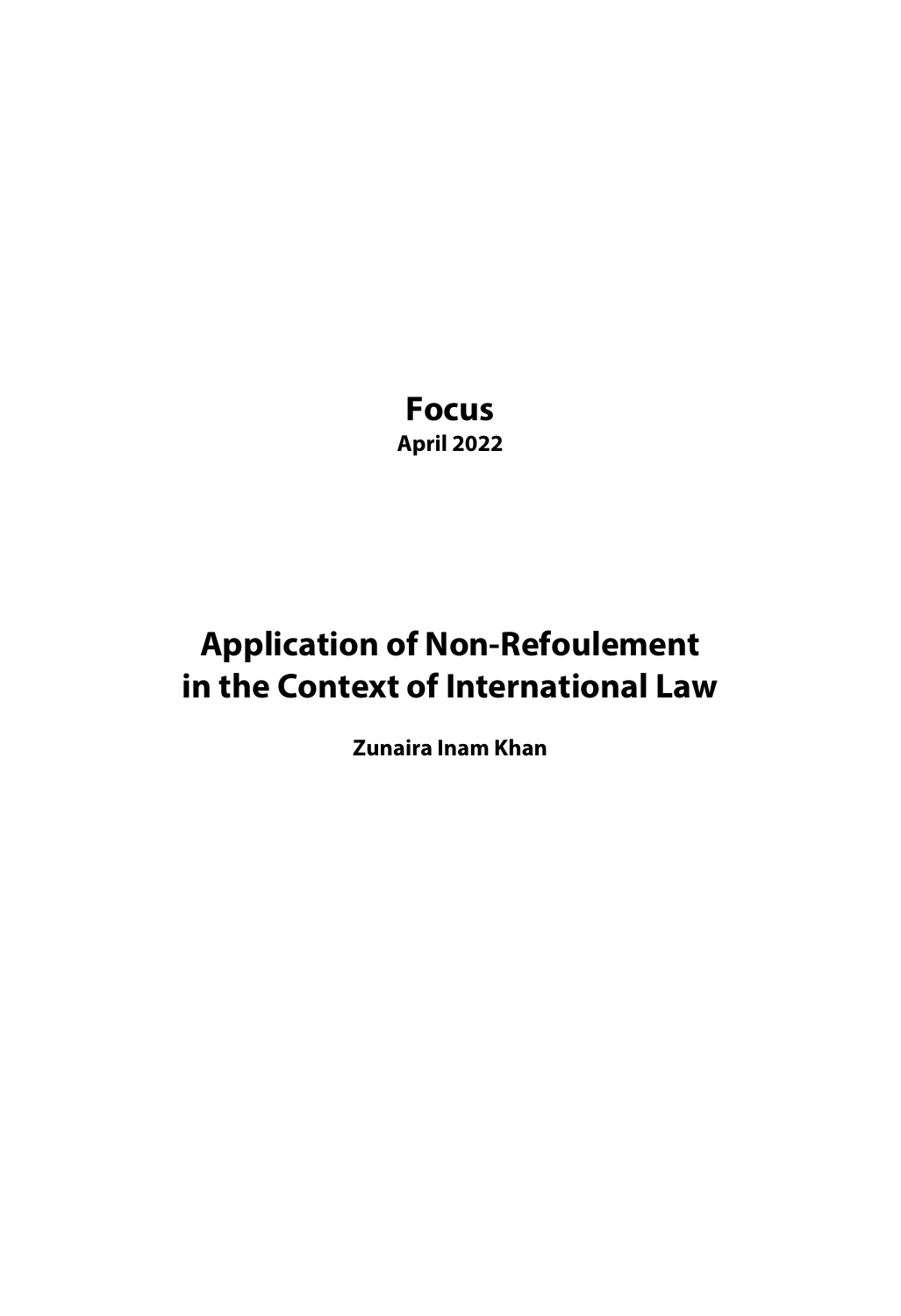# **Application of Non-Refoulement in the Context of International Law**

#### **Zunaira Inam Khan\***

#### **Absract**

*With the instability and armed conflicts prevalent in the world today, we are seeing staggering numbers of displaced people, refugees, and migrants. The laws and principles governing refugee acceptance have arguably never been more relevant. The principle of nonrefoulement has traditionally been considered a territorial concept and has mainly applied upon refugees entering the land territory of a country. Its application in an extraterritorial context is much debated and its importance within the context of the law of the sea has historically not been given enough attention. The question as to how this principle should be applied in an extraterritorial framework with regards to sea borders is necessary and pertinent. Non-refoulement is applicable to state actions, regardless if they are undertaken at the border on land or at the maritime zones. The main characteristic of this principle is that the acts of a state that may cause harm to an individual by sending him or her back to a situation where he or she is at risk should be avoided. The duty or responsibility to not send refugees/migrants back to a place where they might face persecution or be tortured is not simply a territorial matter.* 

Ms Zunaira Inam Khan is a Research Analyst at the Institute of Regional Studies, Islamabad.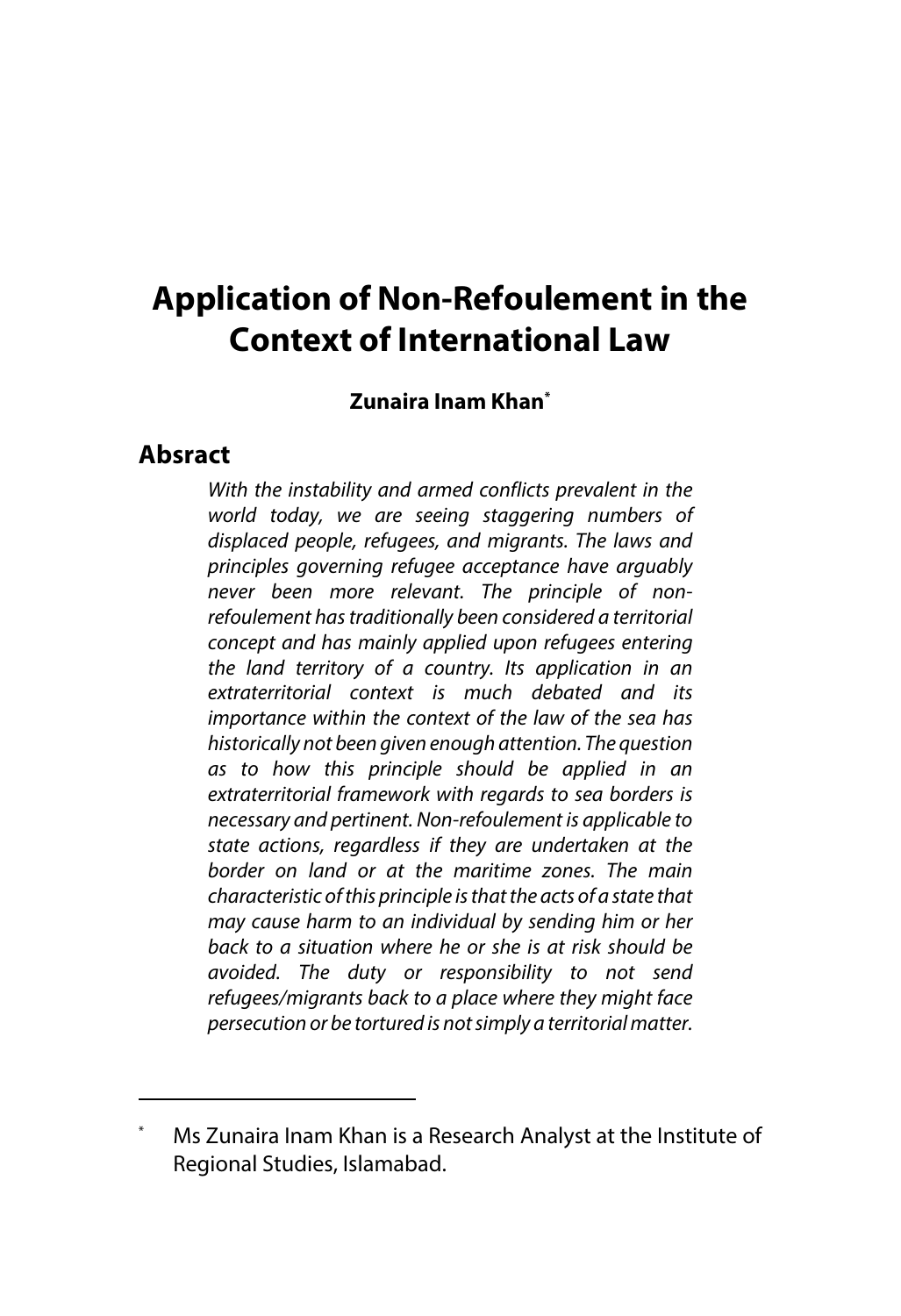*It cannot be simplified to land borders, instead it can be applied to any situation where the state has jurisdiction.*

**Keywords:** *non-refoulement, refugees, migrants, maritime zones, UNCLOS, coastal state, innocent passage, freedom of navigation, flag state*

### **Introduction**

The principle of non-refoulement refers to the concept that a state should not remove or expel refugees from its land territory or send them back to a place where they could potentially become victims of torture or persecution under Article 3 of the Convention Relating to the Status of Refugees (CRSR).<sup>1</sup> Most academics agree that the principle of non-refoulement is specifically a territorial concept and is mainly applicable upon refugees entering the land territory of a country. Its application in an extraterritorial context is much debated.

With the instability and armed conflicts prevalent in the world today, we are seeing staggering numbers of displaced people, refugees, and migrants. The number of migrants crossing the English Channel increased in 2021, with the BBC reporting that 12,600 people made the journey in that year alone.<sup>2</sup> The laws and principles governing refugee acceptance have arguably never been more relevant. This paper focuses on the importance of this principle within the context of the law of the sea. This area of law is applied in order to determine the situations and conditions in which people aboard vessels are and should be granted access to territory at sea. The main emphasis is on how to apply this principle in an extraterritorial framework with regards to sea borders. It is ascertained that this concept is indeed applicable past the land territory of states.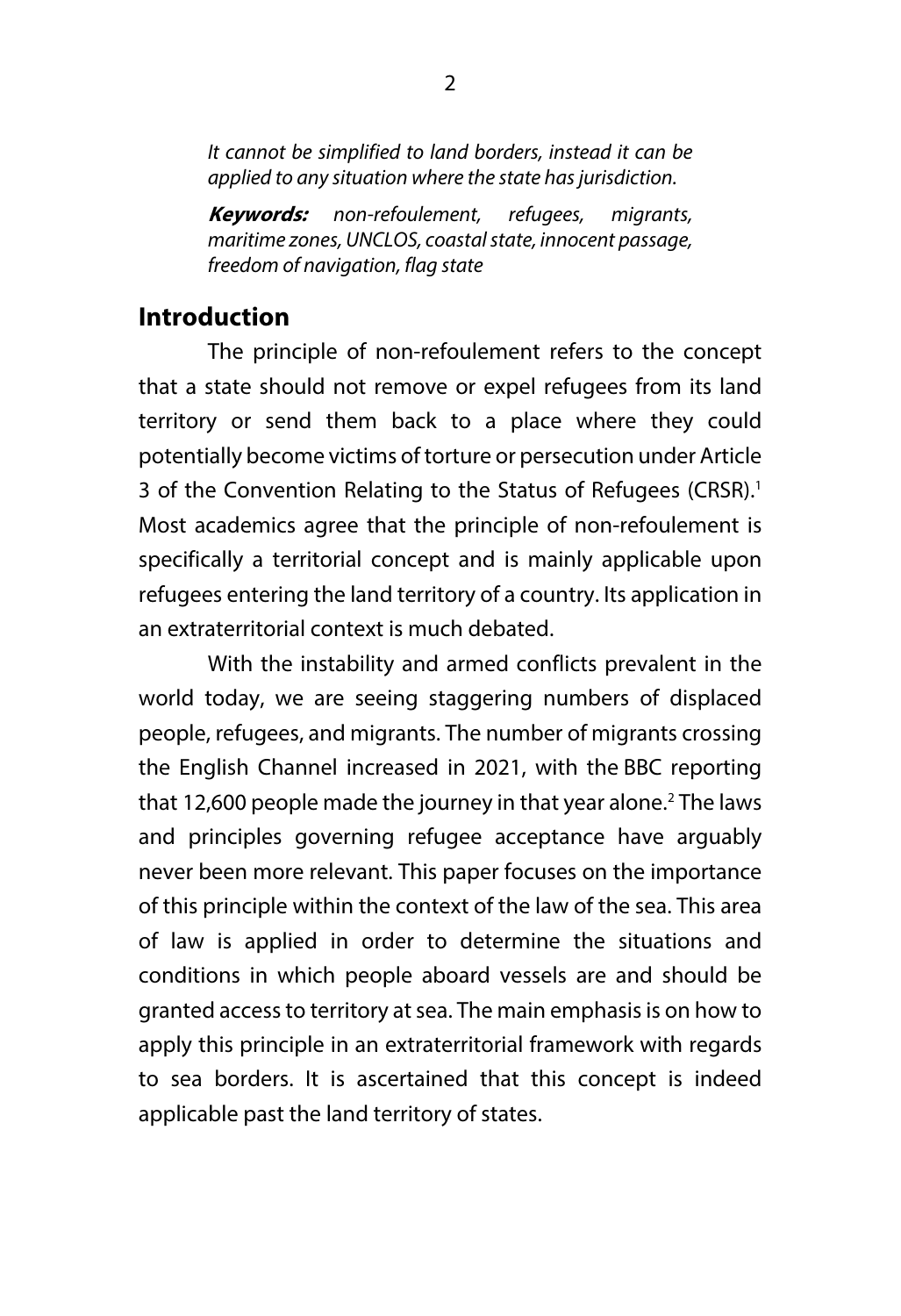# **United Nations Convention on Law of the Sea**

This analysis here centres around the right of ships and vessels prescribed within the United Nations Convention on Law of the Sea (UNCLOS), also within other similar conventions. It serves to identify the flaws in the international system and also within the 'Constitution of the Oceans', $3$  i.e., the UNCLOS, regarding the protection and safeguards of rights of migrants at sea.

The distribution of powers within the zones of the sea has led to differing opinions on the application of the principle of non-refoulement. It has also led to diverging views on the safeguarding of potential migrants and refugees at sea. UNCLOS is very unsatisfactory and vague where it concerns refugees, the rescue of persons in distress, and the right of entry into state sea territory. This is in large part due to the fact that many of the key rights are not adequately defined or not implemented in cases where they are defined. Inadequate attention is given to the distinctive situation of potential refugees at sea. This is one of the reasons why we see such great discrepancy in the treatment of refugees from varying countries and why countries continue to treat refugees and migrants in a less than humane manner.

The implementation, according to UNCLOS and customary international law, of exclusive powers in the various sea zones can cause issues in the application of the principle of non-refoulement. Even though the principle of non-refoulement cannot be extended indefinitely, it can still logically be considered to provide a short-term right to disembark in order to process potential applications for asylum.<sup>4</sup> However, a possible system that incorporates sharing the burden and an enduring and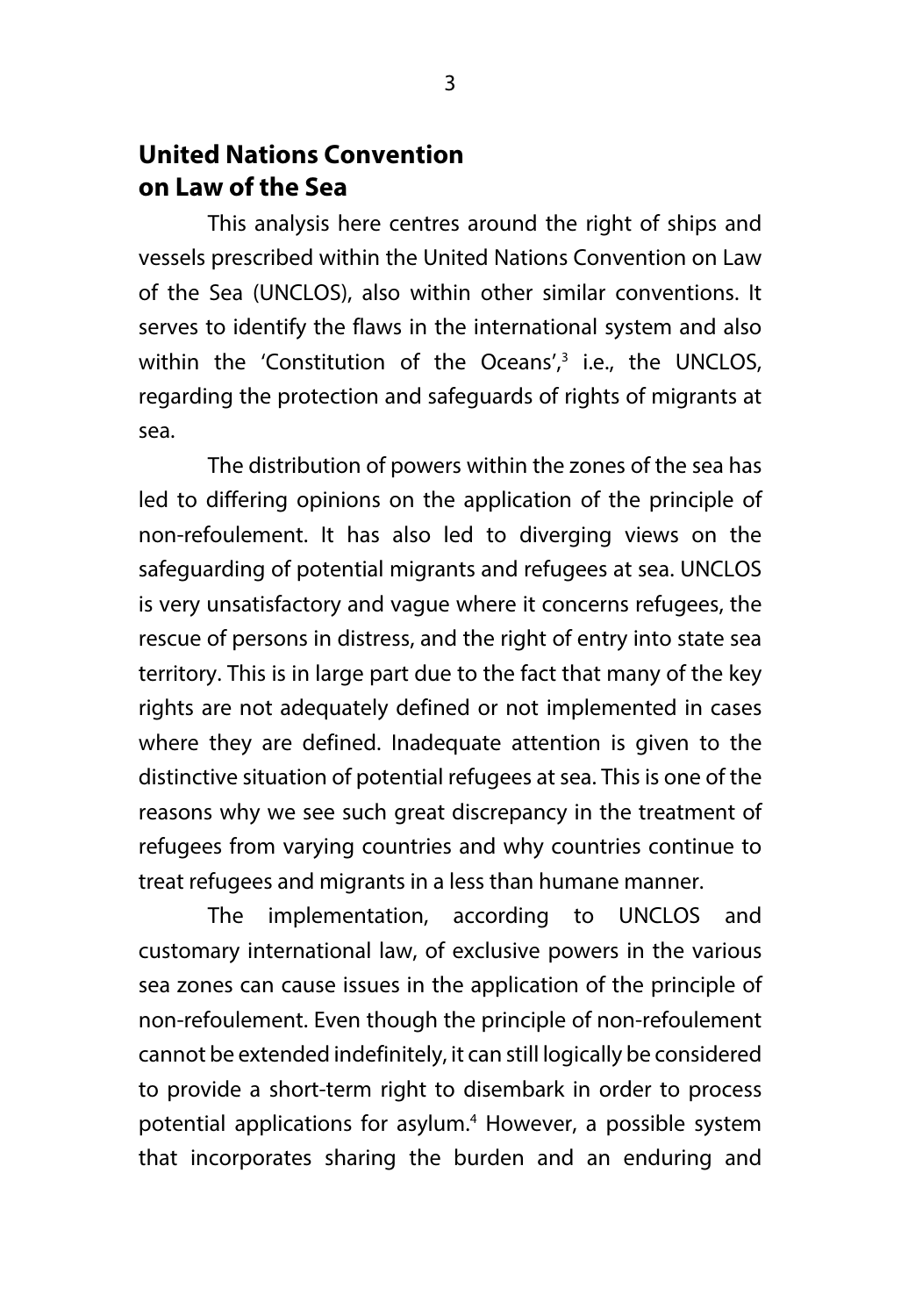adaptable agreement for receiving these refugees/migrants seems to be an imperative workable answer to this problem.

# **International Law of the Sea**

The fundamentals regarding this legal system are provided by the UNCLOS document, which is complemented by another two treaties, i.e., the International Convention on Maritime Search and Rescue (SAR) and the International Convention for the Safety of Life at Sea (SOLAS).<sup>5</sup> For the purpose of this analysis, the focus will remain on UNCLOS and its relevant provisions.

# **Maritime Frontiers and the Principle of Non-Refoulement**

The law of the sea must be considered in this analysis as it makes up the arm of international law which is concerned with rules and regulations according to which countries interact with each other regarding maritime issues. The sea zones are allocated within the UNCLOS. This convention also lays out a regime that focuses on freedom of navigation, responsibilities of flag states, and the powers of the coastal states.<sup>6</sup> In order to understand how the principle of non-refoulement is applied within the various sea zones, the focus of this paper is on the following aspects:

- 1. The internal waters
- 2. The territorial sea
- 3. The contiguous zones
- 4. The high seas

## **The Internal Waters**

The internal waters are considered those that fall within the limits of the border between the territorial sea and the other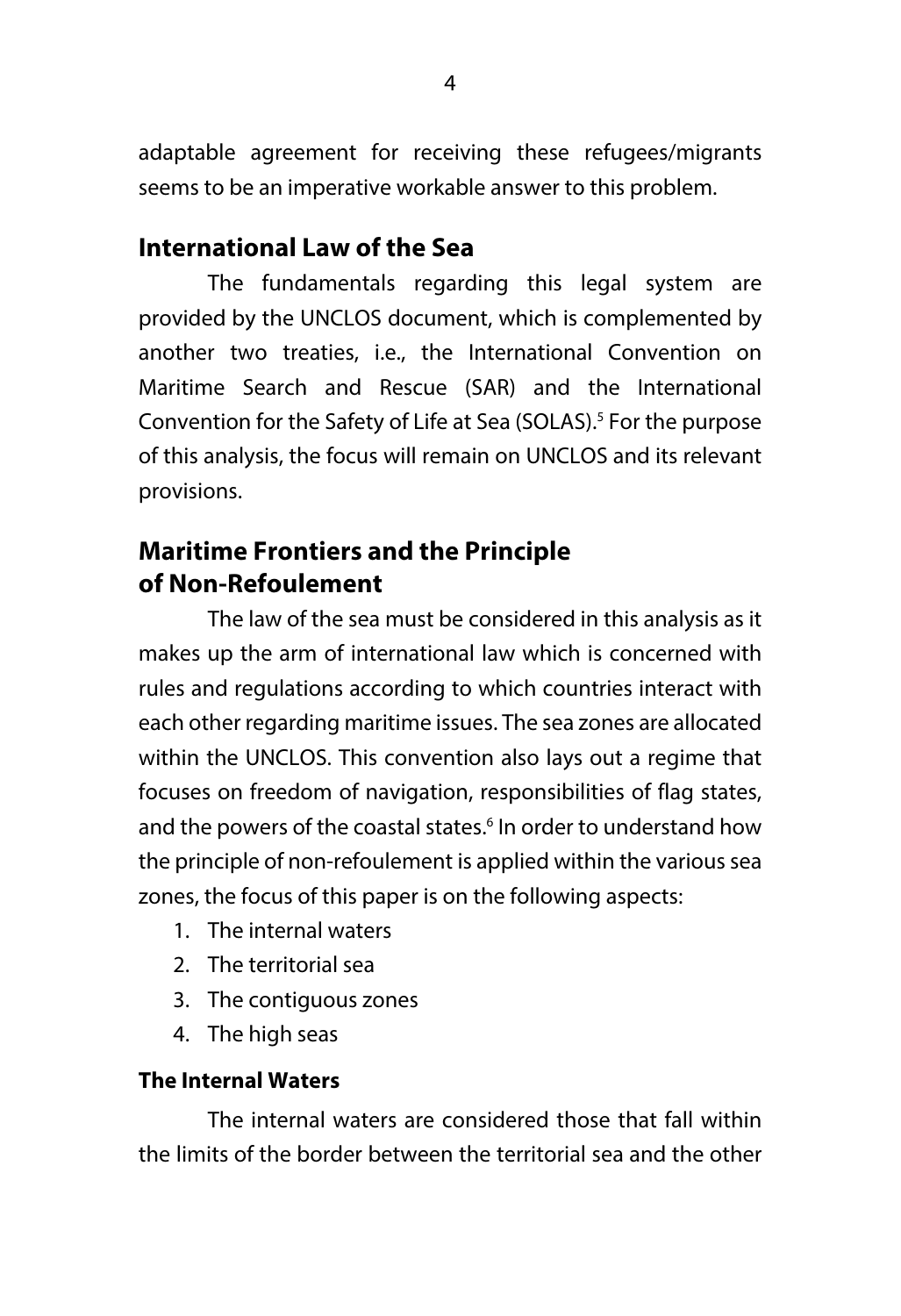maritime zones. Internal waters and the areas constituting the ports are considered to be under the full sovereignty of the coastal state and it is up to that state to control matters relating to irregular migration for all vessels in the port.<sup>7</sup> Therefore, the coastal states hold jurisdiction over vessels in specific zones near their coasts. Even when there might be bilateral treaties establishing the right of entry, it is the coastal states that hold the power to bar entry when their welfare or security is under threat.<sup>8</sup>

In terms of the principle of non-refoulement, it can be determined that coastal states have an obligation not to send back vessels to their country of origin in the case of refugees being present on board who are at risk of being tortured or persecuted back home. On the other hand, they also do not have an obligation to allow vessels to enter their internal waters or their ports. UNCLOS gives these states the right to dictate its law and regulations and the right to prevent vessels from passing through its internal waters.<sup>9</sup> This ability to block the right of innocent passage is what differentiates internal and territorial waters.

#### **Territorial Waters**

UNCLOS states in Article 2(1):

The sovereignty of a coastal state extends, beyond its land territorial and internal waters and, in the case of an archipelagic state, its archipelagic waters, to an adjacent belt of sea, described as the territorial sea.10

The territorial sea is mentioned in Article 3 of UNCLOS to extend up to 12 nautical miles. A major exemption to this is the right of innocent passage, which is enshrined in Article 17 of the UNCLOS. The coastal state is not permitted to obstruct any foreign ships from conducting innocent passage through the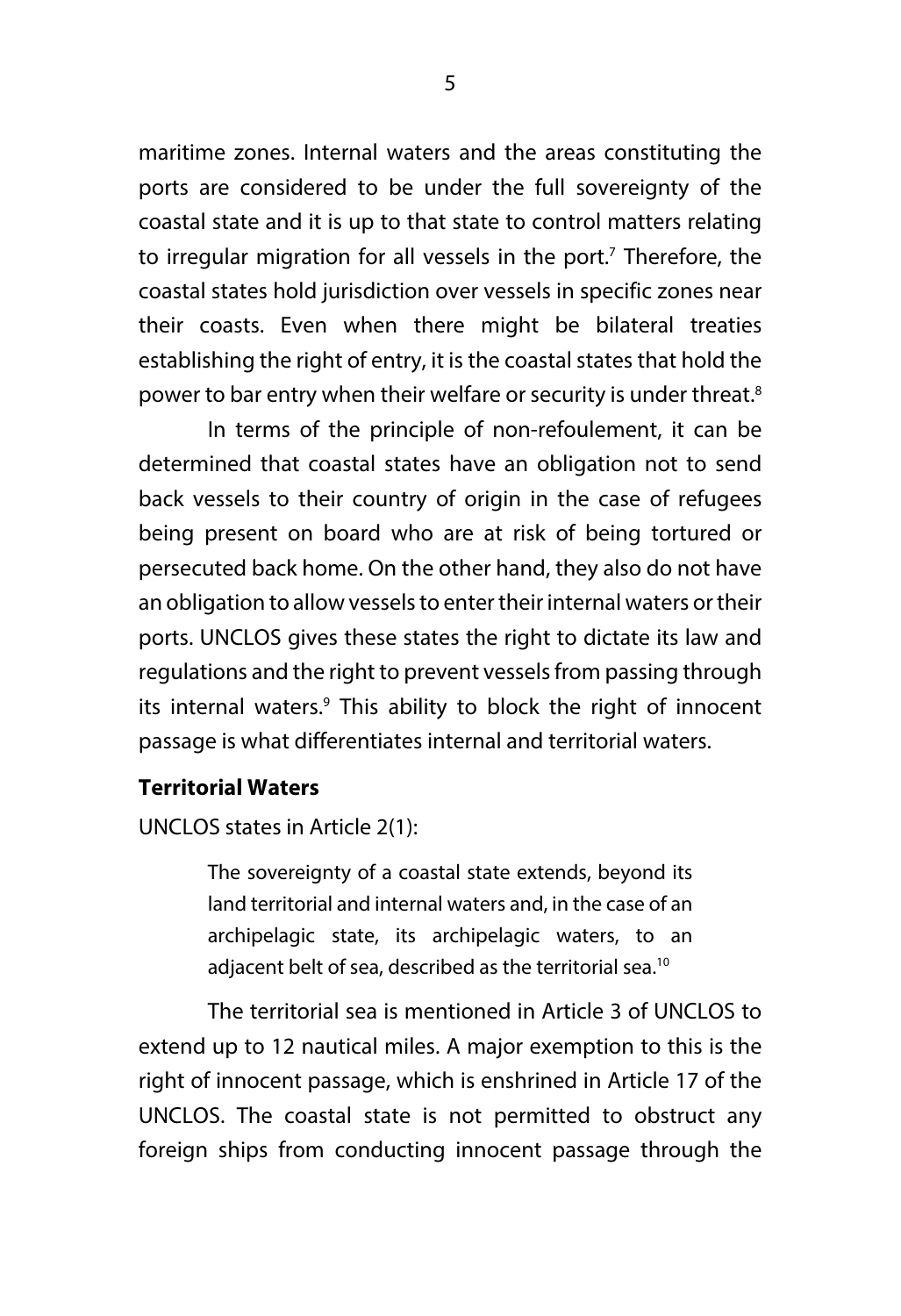territorial sea of the aforementioned state but it is allowed to regulate the terms of the passage in the areas listed in Article 2(1),

> The prevention of infringement of the customs, fiscal, immigration or sanitary laws and regulations of the coastal state.

However, a distinction can be made between a vessel enjoying the right of innocent passage in the territorial sea of a coastal state and a vessel crossing the territorial waters in order to reach the land territory of a coastal state. In the first instance, the coastal state has no jurisdiction on the passing vessel unless it knows that it is harbouring illegal passengers, undocumented refugees, or any other breach of the conditions required for innocent passage. The coastal state can deny admission of the vessel into its territory and this can, in turn, lead to severe impact on the rights of seeking asylum and non-refoulement.<sup>11</sup>

#### *Legal Application within Territorial Waters*

These laws have to be applied keeping the articles of the UNCLOS and the rules and regulations of international law in mind. Power of the coastal state to determine the limits and control the movement of ships/vessels carrying refugees and migrants has to be in conformity with customary international law, along with other international agreements or conventions that the state may be a party to.

First of all, it is difficult to determine when the vessel actually entered into the territorial waters. Conversely, entry of a vessel into the port or internal waters of a coastal state is a lot simpler to determine, hence, it is very easy to recognise the specific time when the rights, regulations, and responsibilities were triggered. Another issue raised by scholars is that an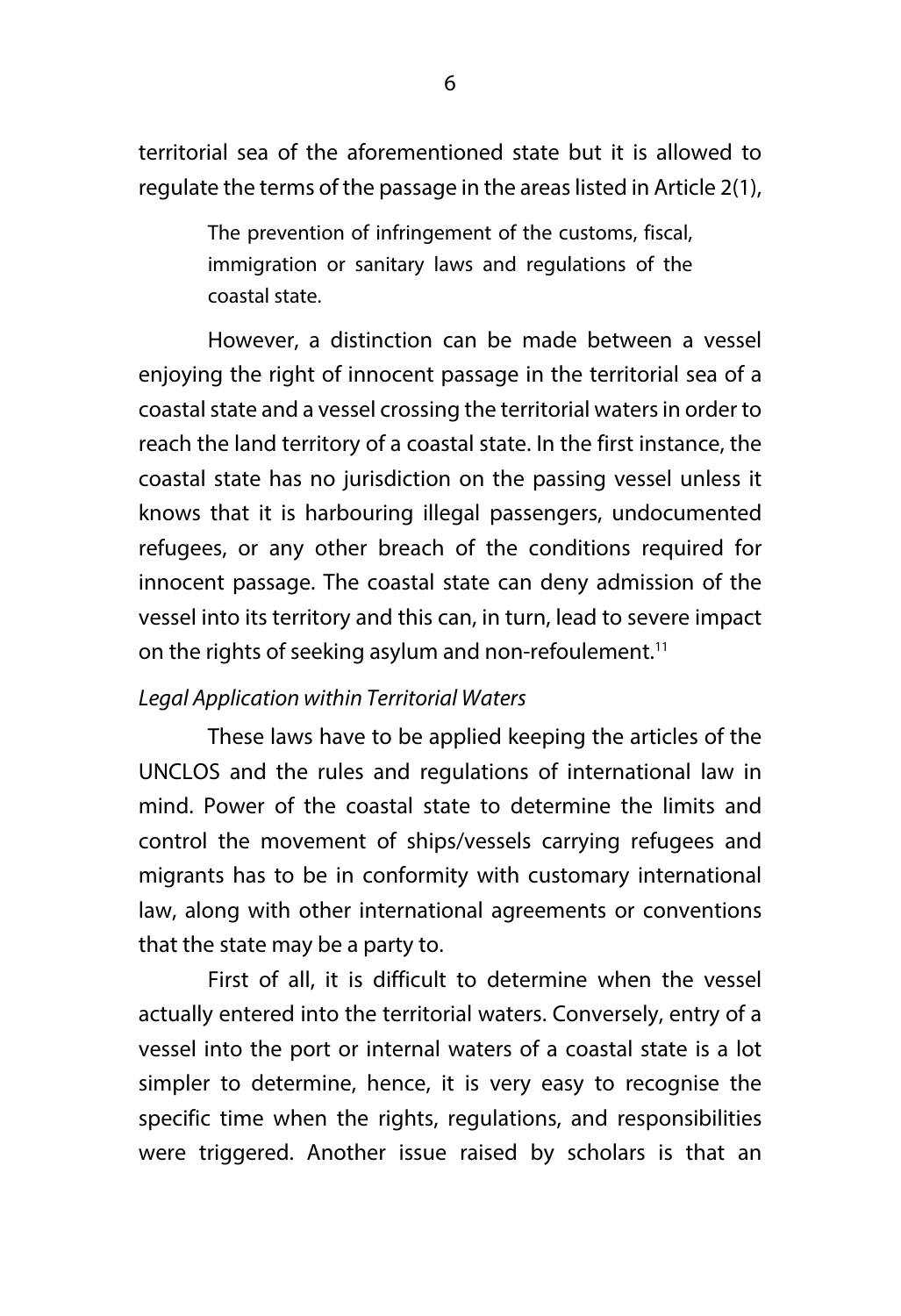extension of the principle of non-refoulement to the outer perimeter of the territorial sea makes it very difficult for the concerned states to regulate and try to control unlawful entry and migration.

It is also important to differentiate between the operations carried out by coastal states. If the authorities are intending to expel the vessel as they believe that it has unlawfully entered its territorial sea, the coastal state can use its sovereign powers to do so. However, once a vessel enters a state's jurisdiction, the persons present can then avail the rights available to them under various international conventions and treaties, including nonrefoulement.12 Conversely, if a ship is being denied entry to the territorial sea of that state, then by law the border is moved to the area where the aforementioned ship has been stopped. In doing so, the persons present aboard the ship do not fall under the jurisdiction of the coastal state and so the state is merely restricted by non-refoulement only so far as non-rejection at the frontier. Hence, states can refuse refuge without breaching the rules of non-refoulement $13$ 

Still, it is pertinent to keep in mind that even though the territorial sea is considered 'territory' of the state, the seas have a special judicial status and international law has absolute supremacy in this area. It is mentioned in UNCLOS that "the sovereignty over the territorial sea is subject to this convention and to other rules of international law." This is a strong indication that the principle of non-refoulement is as valid in maritime territory as it is on land territory. And in the case where the refugees/migrants have entered into the territory of the state (sea or land) then Article 31 of the CSRS becomes fully applicable.<sup>14</sup>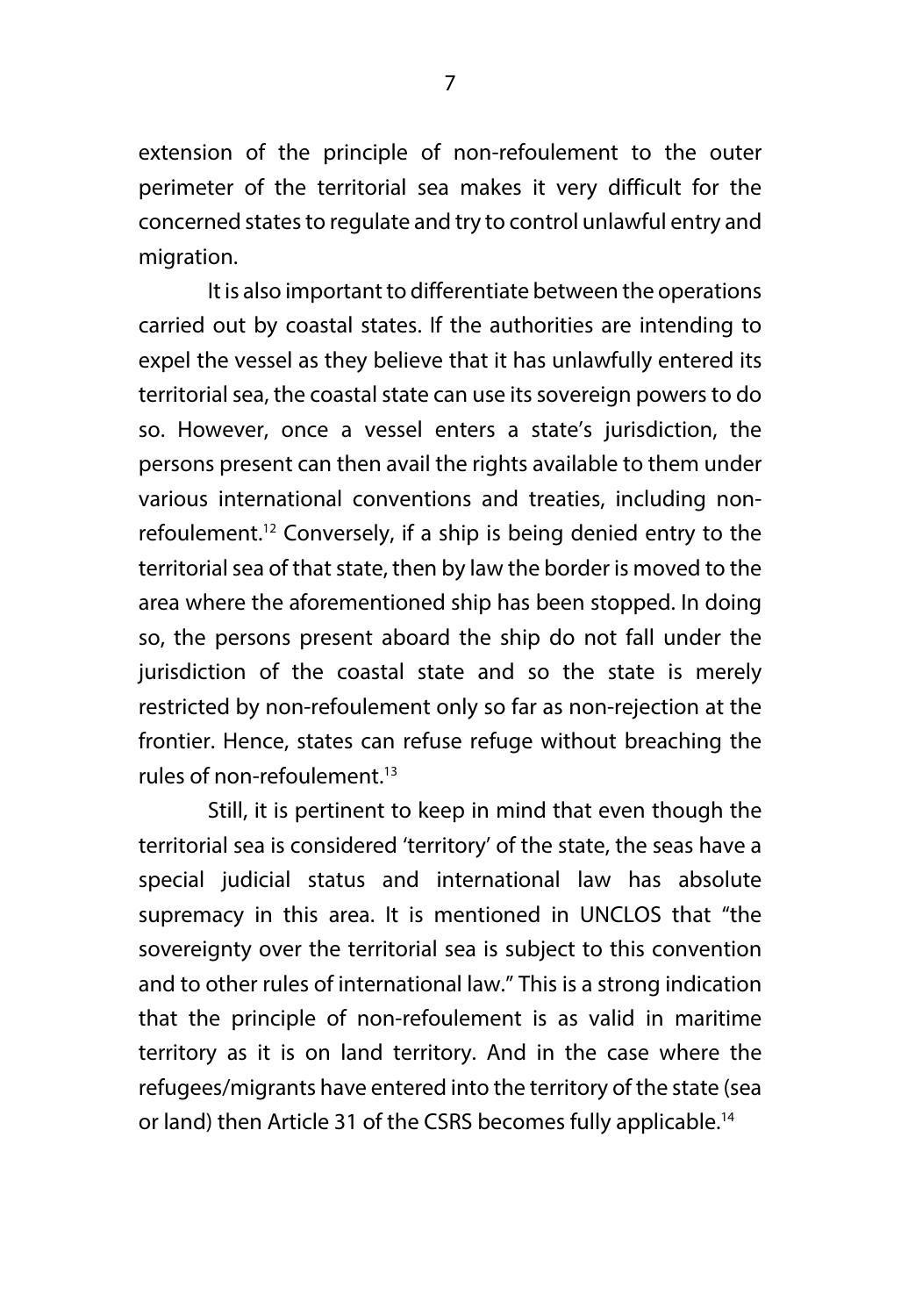#### *The Right of Innocent Passage*

It entails that a vessel can navigate through another state's territorial sea but keeping out of the internal waters. In a way, it is limiting the exclusive powers given to the coastal state within the territorial sea.15 Nonetheless, a coastal state has a great deal of discretionary powers to determine the innocence of the passage and to take measures against vessels involved in illegal migration or irregular activities. It has the right to regulate conditions of passage pursuant to Article 2(1) of UNCLOS. Thus, a state could prevent the right of innocent passage. Additionally, it is stated in Article 19(1) of UNCLOS that a passage cannot be considered innocent if it is a danger to the peace, order, and security of a coastal state.

Ultimately the idea that the principle of non-refoulement is triggered with regard to refugees and migrants crossing into the territorial sea can be countered by the argument that a state could perceive these persons as a threat to the security of the country.16

#### *The Case of MV Tampa*

The MV Tampa was a merchant ship that rescued 433 people in August 2001, many of whom were Afghans.17 They were trying to escape to Australia in a rickety fishing boat that had started to sink nearly 140 km from Christmas Island; part of Australia. Many of the people on board the fishing boat required specialised and urgent medical attention so the Tampa decided to get them to the nearest port, which was Christmas Island. It came to a stop at the frontier of territorial sea of Australia and asked for consent to enter but Australia rejected their request. Considering the health of the ailing passengers, the Tampa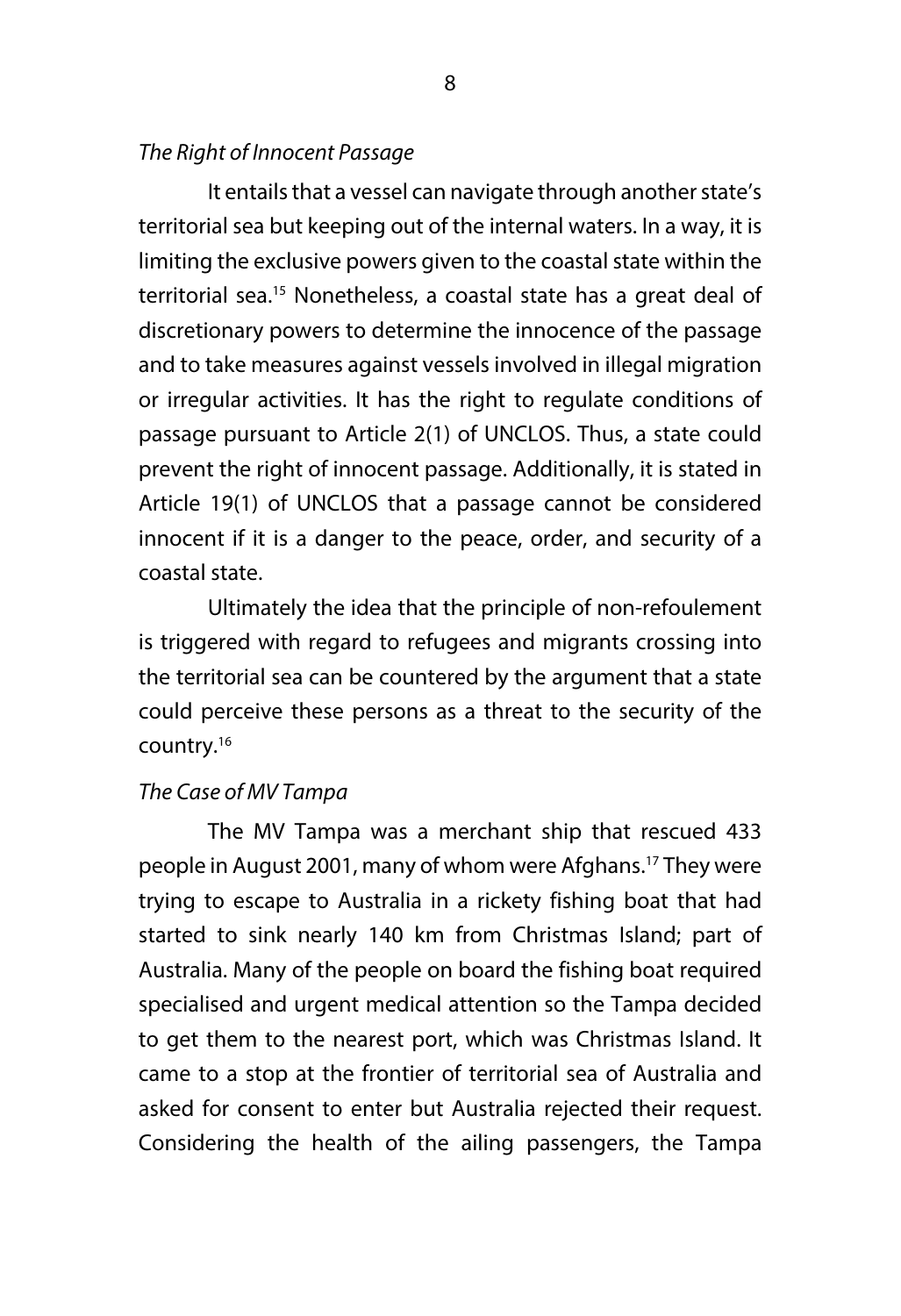decided to overlook this denial of permission and crossed the threshold into Australian territorial waters in search of help. The Australian government sent a small special operation force of the army to board the ship, take control, and care for the wounded. The passengers, however, were still prevented from disembarking.<sup>18</sup>

The Tampa adamantly refused the order to exit the territorial waters because of the dangerous condition of the ship as it had in excess of 450 passengers and was built to safely hold no more than 50. On 1 September, Australia and New Zealand decided on a plan of action and moved the passengers to a naval ship and brought them to Australian military bases within the territory of New Zealand and later were relocated to Nauru. Two concerns were brought up in this case relating to LOTS, i.e., the duty to provide help and the right of innocent passage.

The MV Tampa's flag state was Norway and it claimed that Australia, by violating the right of innocent passage, had breached Article 24(1) of UNCLOS. Conversely, it was claimed by Australia that the steps taken by the MV Tampa were an obvious abrogation of Australian laws on immigration. Australia argued that this was a domain on which it had jurisdiction under Article 19(2) of UNCLOS. Article 25 of UNCLOS provided it with all the allowance to take essential steps to prevent passage which was deemed not innocent. Australia was exercising its legal rights to stop and board the Tampa and in article 25(2) of the UNCLOS it is stated:

> In the case of ships proceeding to internal waters or a call at a port facility outside internal waters, the coastal state also has the right to take necessary steps to prevent any breach of the conditions to which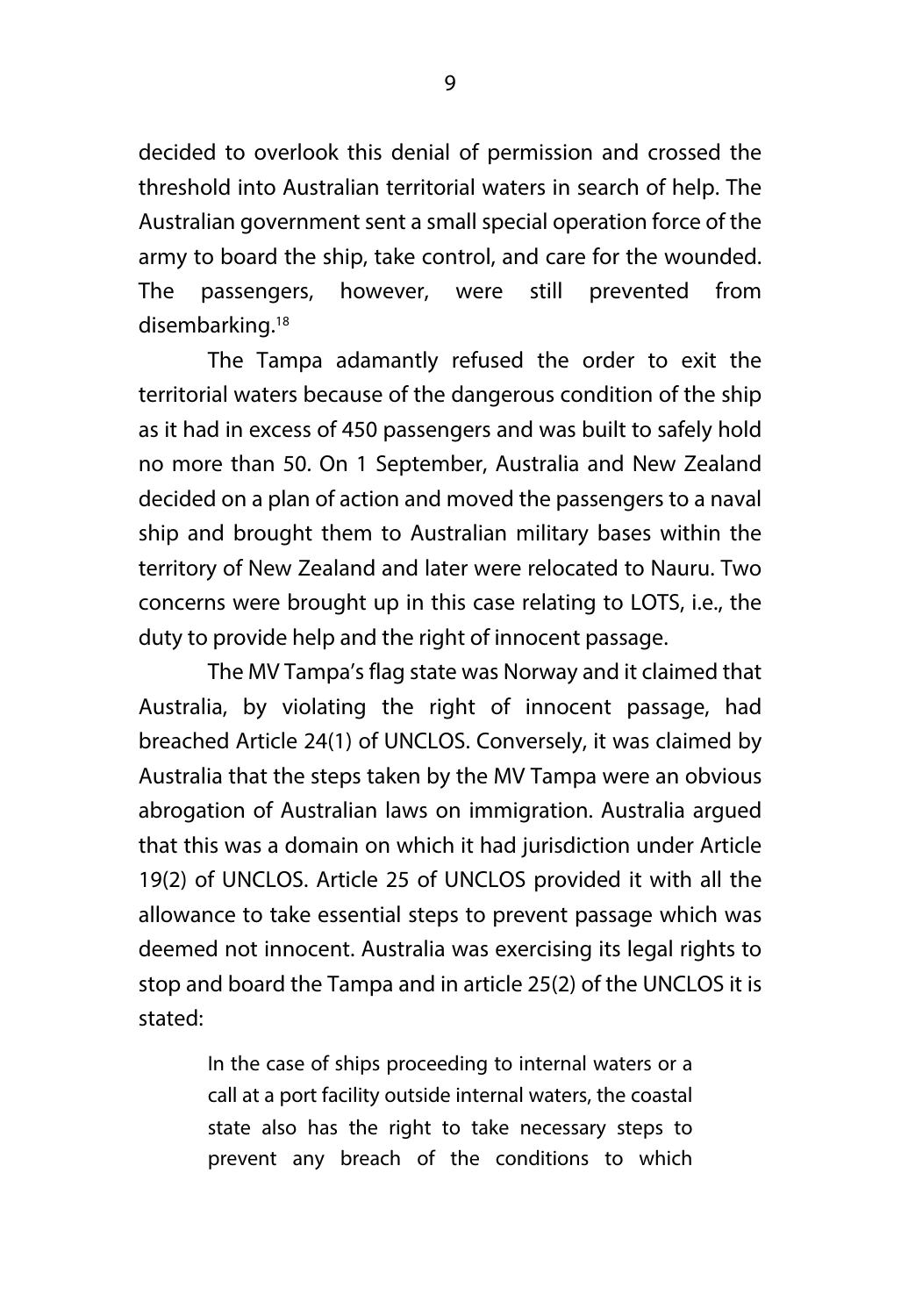admission of those ships to internal waters or such a call is subject.<sup>19</sup>

Considering the right of innocent passage, on the surface, it seems that Australia responded well within the parameters of the law. However, it seems to be a violation of the principle of non-refoulement. Australia redirected the vessel and refused to carry out a preliminary screening of the persons on board the Tampa, which constitutes a refoulement. The passengers had intended to enter Australia and as such being the first country of arrival, it fell upon it to give temporary refuge and preliminary screening. Later on, it could have transferred the refugees to a third state for further processing and to send back those who were not deemed eligible.<sup>20</sup>

#### **The Contiguous Zones**

These are the maritime zones located next to the territorial sea of a state, extending from the exterior boundaries of the territorial sea up to 24 nautical miles. This area is not under the limited sovereignty of the coastal state and it maintains the navigational freedoms allowed within the high seas.<sup>21</sup> According to Article 33 of UNCLOS the coastal state is allowed to maintain control essential to

> (a) prevent infringement of its customs, fiscal, immigration or sanitary laws and regulations within its territory or territorial sea; (b) punish infringement of the above laws and regulations committed within its territory or territorial sea.

The contiguous zone is of a specifically functional nature. Migratory issues and the control afforded to coastal states within this zone seek to make prominent the difference amongst the two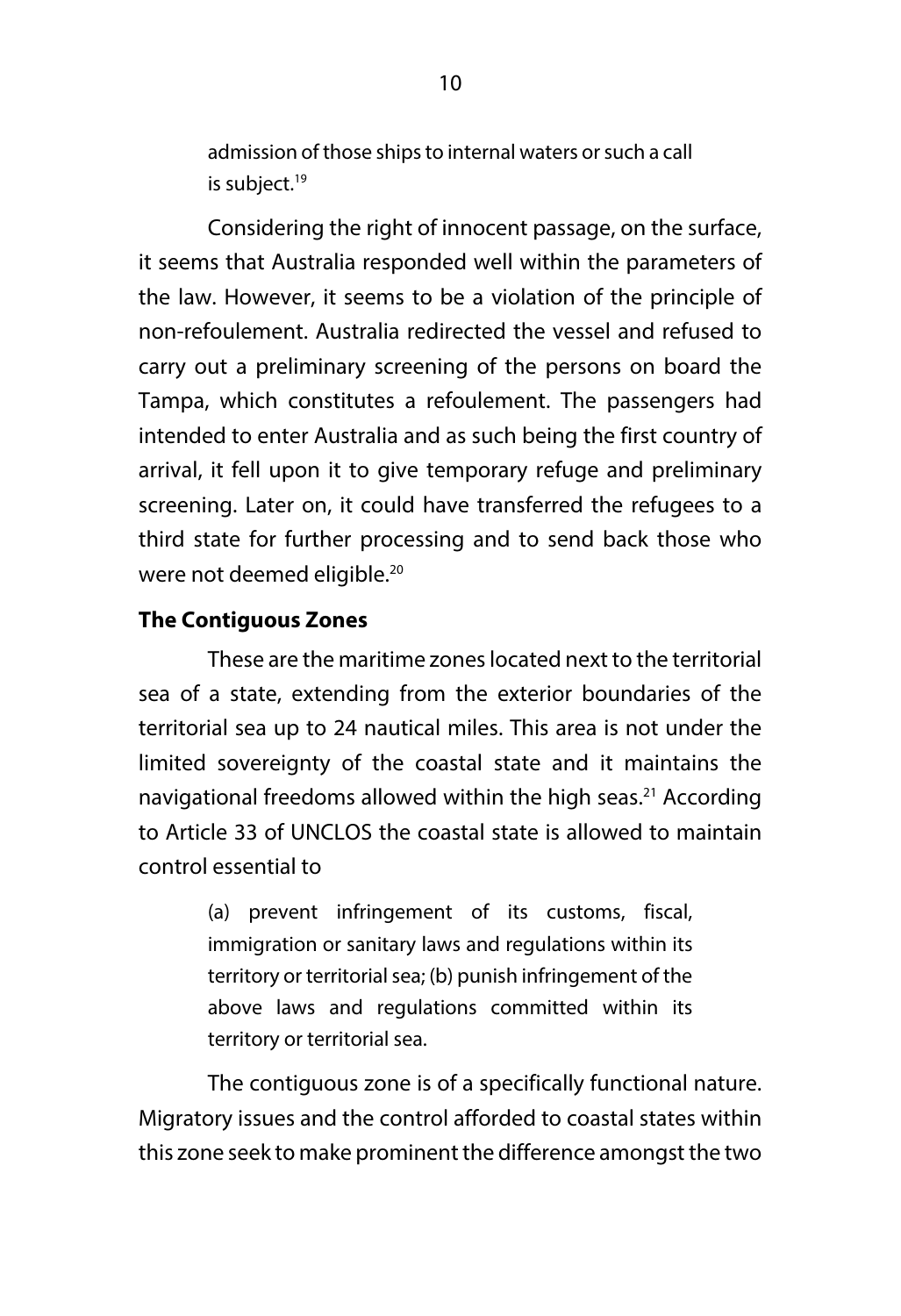separate legal regimes which apply within this maritime zone. Firstly, the coastal states have the right to use their sovereign powers of prevention when its domestic immigration law is in danger of being violated. Secondly, the state must also comply with its international obligations regarding the non-refoulement and provide rights to the persons seeking asylum, which have been provided by Article 14 of the Universal Declaration of Human Rights (UDHR).<sup>22</sup> This leads to certain issues for the coastal state.

Illegal migration is only committed when crossing a national border, land or maritime. When we are talking about the sea, this border is the external limit of the territorial sea. This implies that if the coastal state intervenes in the contiguous zone, this cannot be justified by the prevention and repression powers afforded to them by Article 33(1) of UNCLOS. The only way in which the interception and redirection would be deemed legal is if it is intended for the protection of interests. It can be argued that preventing the violation of a migration law cannot be deemed as justifying any form of intervention. This can be seen in the 1929 I'm Alone case, which was related to the smuggling of goods.<sup>23</sup> Even in exercising its exclusive powers, a coastal state must always keep in mind that its actions are not putting the passengers of the vessel in danger.<sup>24</sup>

In the context of non-refoulement, it implies that that a state can act against a vessel with refugees present on it to protect the laws and regulations of their country. However, the phrasing of Article 33(1), specifically the use of the word 'necessary', makes it very difficult to ascertain how much is too much in terms of the powers that a coastal state can exercise.25 Thus, there is a very real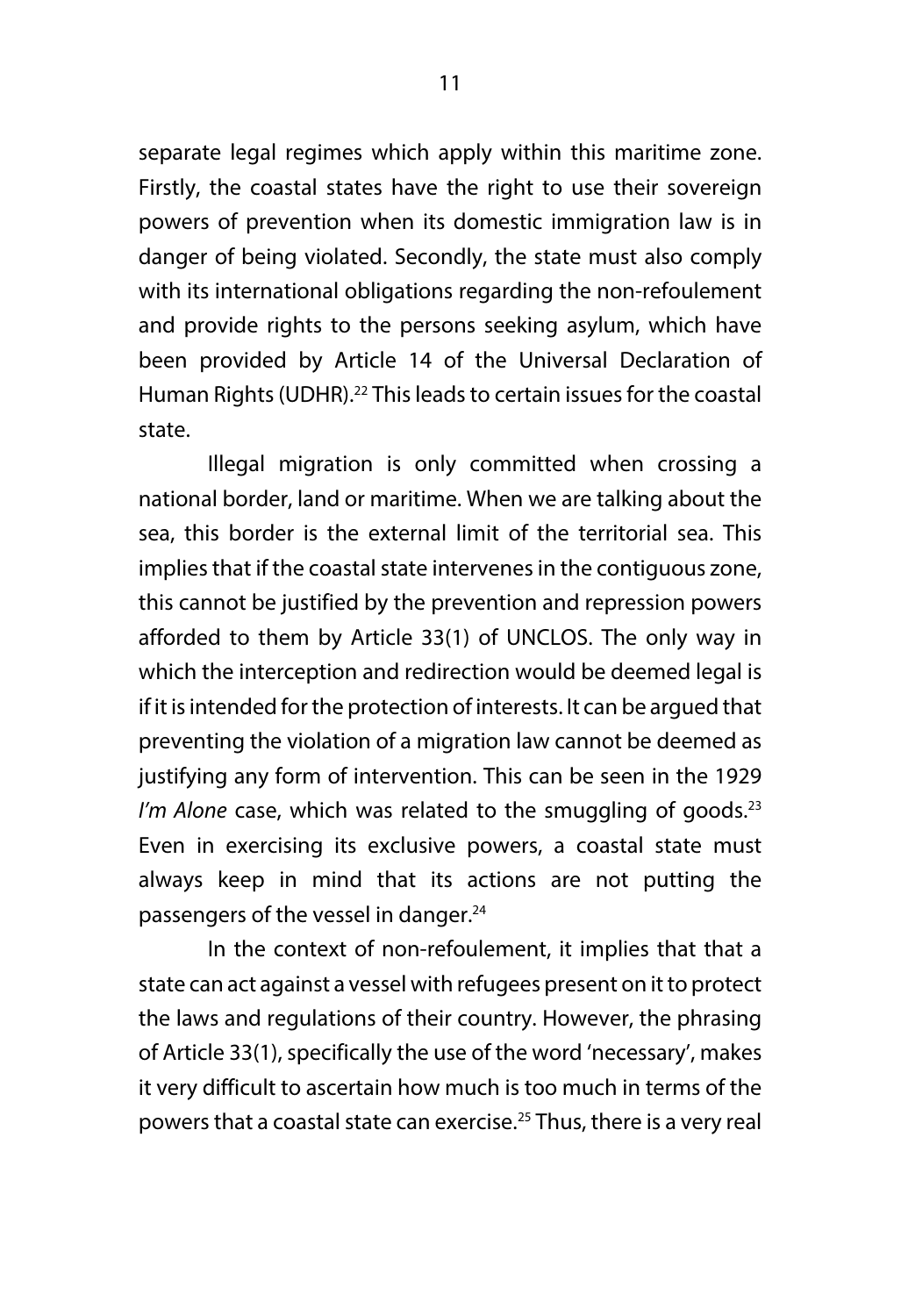chance that this article could be exploited or taken advantage of by the coastal states.

#### **The High Seas**

Article 86 of the UNCLOS defines the high seas as:

All parts of the sea that are not included in the exclusive economic zone, in the territorial sea or in the internal waters of a state, or in the archipelagic waters of an archipelagic state.

This zone cannot be appropriated by any country and this does not imply the lack of rules, rather it implies that all states have equal rights and freedoms within the high seas.<sup>26</sup> Article 87 of UNCLOS provides us with a long list of freedoms afforded to all states in the high seas. These include the freedom of navigation.

The high seas are open for use to all states. However, this in no way means that states can disregard the conventions, rules and principles of international law. A main aspect of the high seas is that vessels are under the jurisdiction of the flag states and since domestic law cannot be applied generally to this area, each vessel is subjected only to the laws of the flag state and international law. This means that it is the flag state's responsibility to ensure that no vessel flying its flag takes part in the illegal trafficking and smuggling of people. States do tend to take advantage of the ambiguity in this field of law to take extraterritorial steps to curb the flow of migration and refugee arrival by sea.<sup>27</sup>

There are certain anomalies and exceptions when it comes to flag state jurisdiction such as vessels engaged in illegal activities such as piracy, smuggling, slave trading, etc. In these cases, or when a justification of intervention can be found in one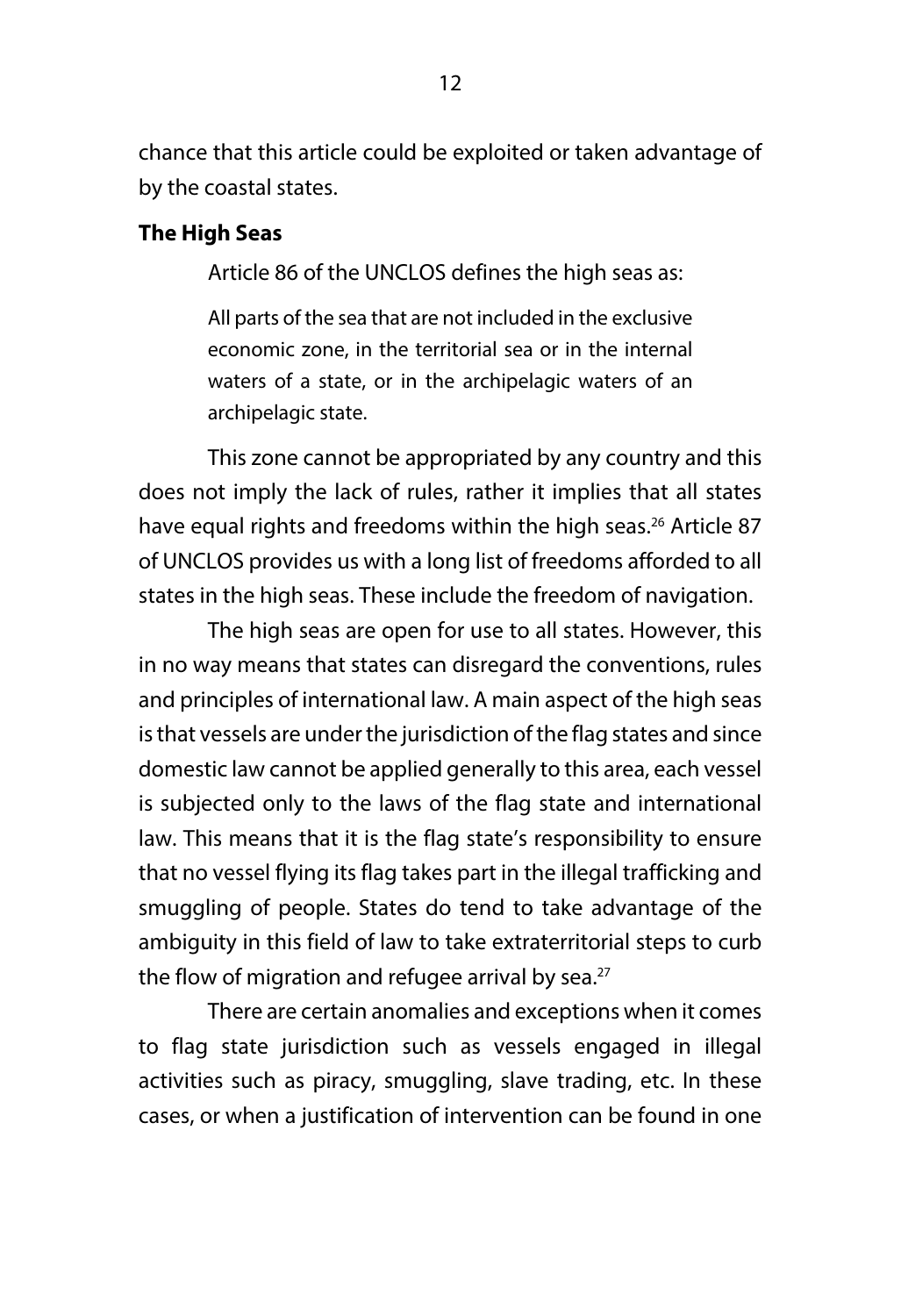of the treaty provisions, a flagged vessel can be boarded or searched.

The arrival by sea of refugees presents us with a challenge when interpreting and applying the principle of nonrefoulement. It also leads to confusion about how to understand the relevant rules relating to the freedom of high seas.

#### *Freedom of Navigation*

This freedom comprises two main beliefs:<sup>28</sup>

- 1. Ships regardless of the flag under which they are sailing, have the right to navigate through the high seas; and
- 2. The navigation of any vessels of any state must not be hampered by any other state.

#### *Vessels without a Flag*

In order to control illegal migration, vessels sailing without a flag are extremely important because it is likely that the vessels engaging in illegal or irregular migration activities will be sailing without a flag. Usually, it is the right of a flag state to exercise jurisdiction over a vessel on the high seas. UNCLOS does not declare anything about how states should treat stateless vessels, except for allowing warships to authenticate the flag under which a ship is sailing. UNCLOS Article 10 does not explain consequences of statelessness.

Any ship sailing without a flag is not afforded the legal ability to enjoy any of the rights or privileges afforded by UNCLOS. However, if a boat sailing without a flag is transporting migrants, it still does not seem to allow for unlimited enforcement jurisdiction. With regard to the non-refoulement principle, any action taken to return refugees to the country from which they originated is not allowed.<sup>29</sup>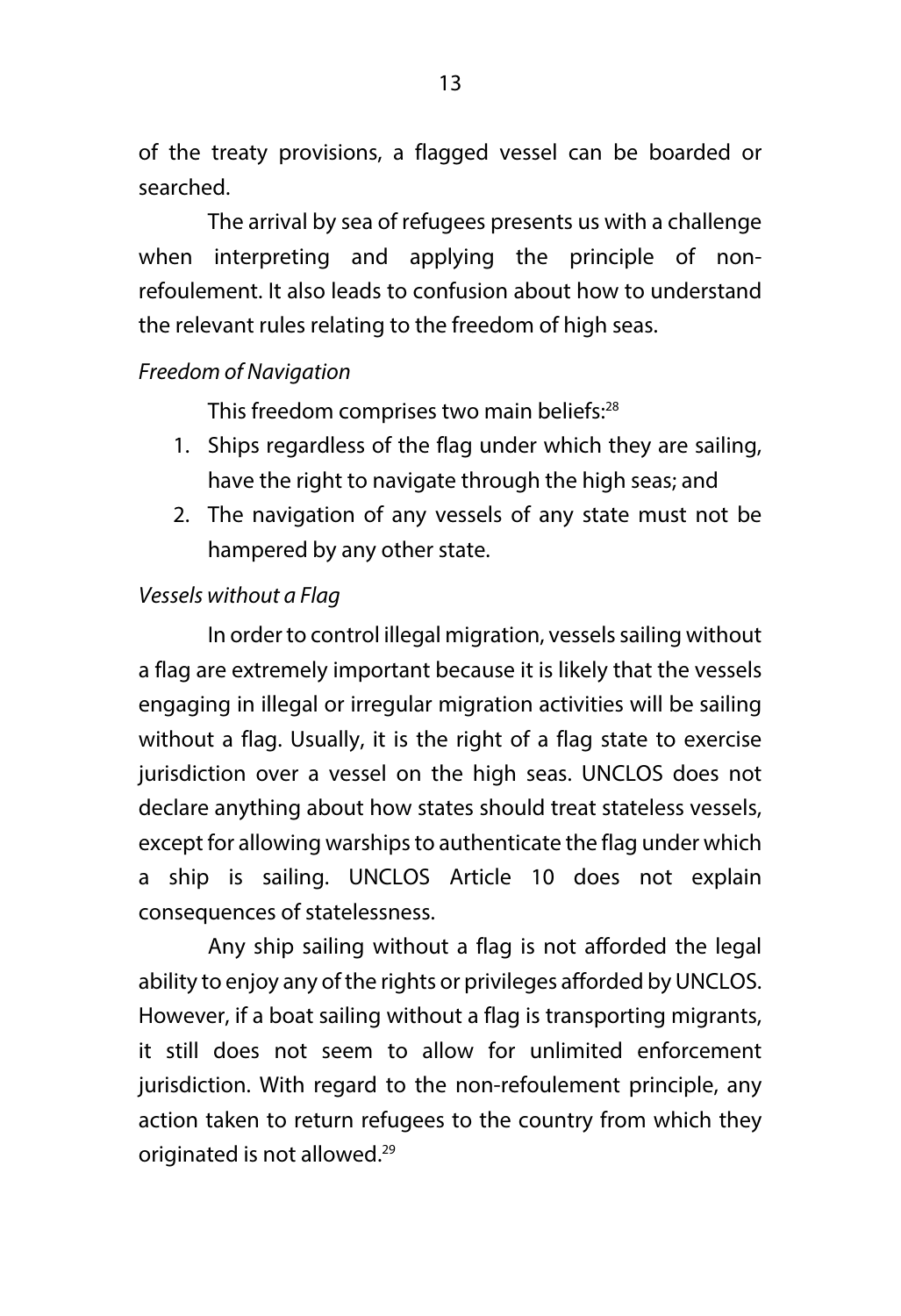#### *Duty to Provide Assistance*

The duty to assist people in danger of being lost or injured at sea is one of the most fundamental and entrenched principles of the law of the sea. Article 98(1) of UNCLOS states;

> Every state shall require the master of a ship flying its flag, in so far as he can do without serious danger to the ship, the crew or the passengers: (a) to render assistance to any person found at sea in danger of being lost; (b) to proceed with all possible speed to the rescue of persons in distress, if informed of their need of assistance, in so far as such action may reasonably be expected of him  $[...]$ <sup>30</sup>

In highlighting this article, it becomes apparent that the obligation lies with the flag state of the mariner rather than on any individual. It is required of the flag state to enact a law that levies this obligation on the controller of the ship. It is, consequently, not a self-executing norm. Scope of this duty has also been extended to 'any person', regardless of their circumstances. This is an essential factor to consider when keeping in mind that most of the people requiring assistance could be refugees or migrants. The only requirement stipulated in the course of providing assistance is that there should be a situation of distress. Even though there is apparent clarity in this article, the extent of the assistance to be provided or the scope of related duties (for instance getting the distressed persons to a safe place) remains vague.<sup>31</sup>

Even though this duty is mentioned within the section of UNCLOS pertaining to the obligations and rights on the high seas, obligation to provide assistance should be considered applicable in every maritime zone. Because the duty to provide assistance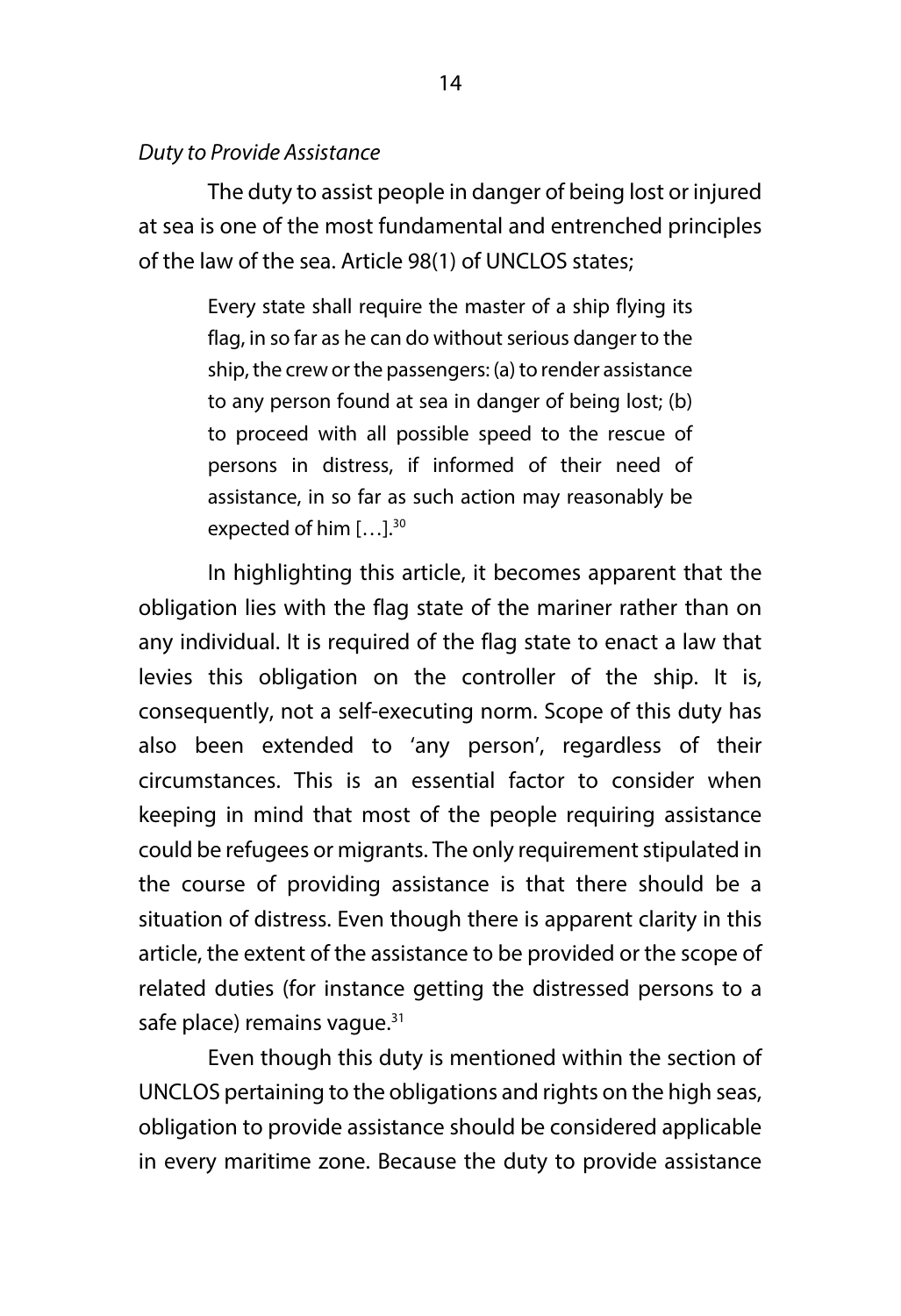has been repeated within treaty and domestic law, it is commonly considered as a principle of customary law.

#### *Duty to Allow Disembarkation*

In all problems of law of the sea, a balance needs to be struck between the interests of flag states and coastal states. However, disembarkation entails entering into the territorial or internal waters of a state and raises the question of territorial sovereignty.

> Any obligation of a flag state to disembark shipwrecked persons at the next port of call would turn out to be useless, were it not logically linked with a corresponding duty of the coastal state of the next port of call to temporarily accept the rescued person on its territory.<sup>32</sup>

It is a difficult task to ascertain whether a flag state is under obligation to allow disembarkation because this would mean allowing them to enter a coastal state's sea or land territory. UNCLOS does not explicitly contain such an obligation. However, according to certain academics, given that there is a duty to provide assistance at sea, any decision or action that would destabilize the rescue mission could be considered a break of international law. Nevertheless, there is no basis for such an assumption in treaty law as it would lead to a serious infringement on the rights provided to the coastal state. So, it would seem that although there is a duty and obligation for the flag state to assist people in need and for the coastal state to ensure that mechanisms exist for this assistance to be provided efficiently, there is no obligation on the flag state to disembark rescued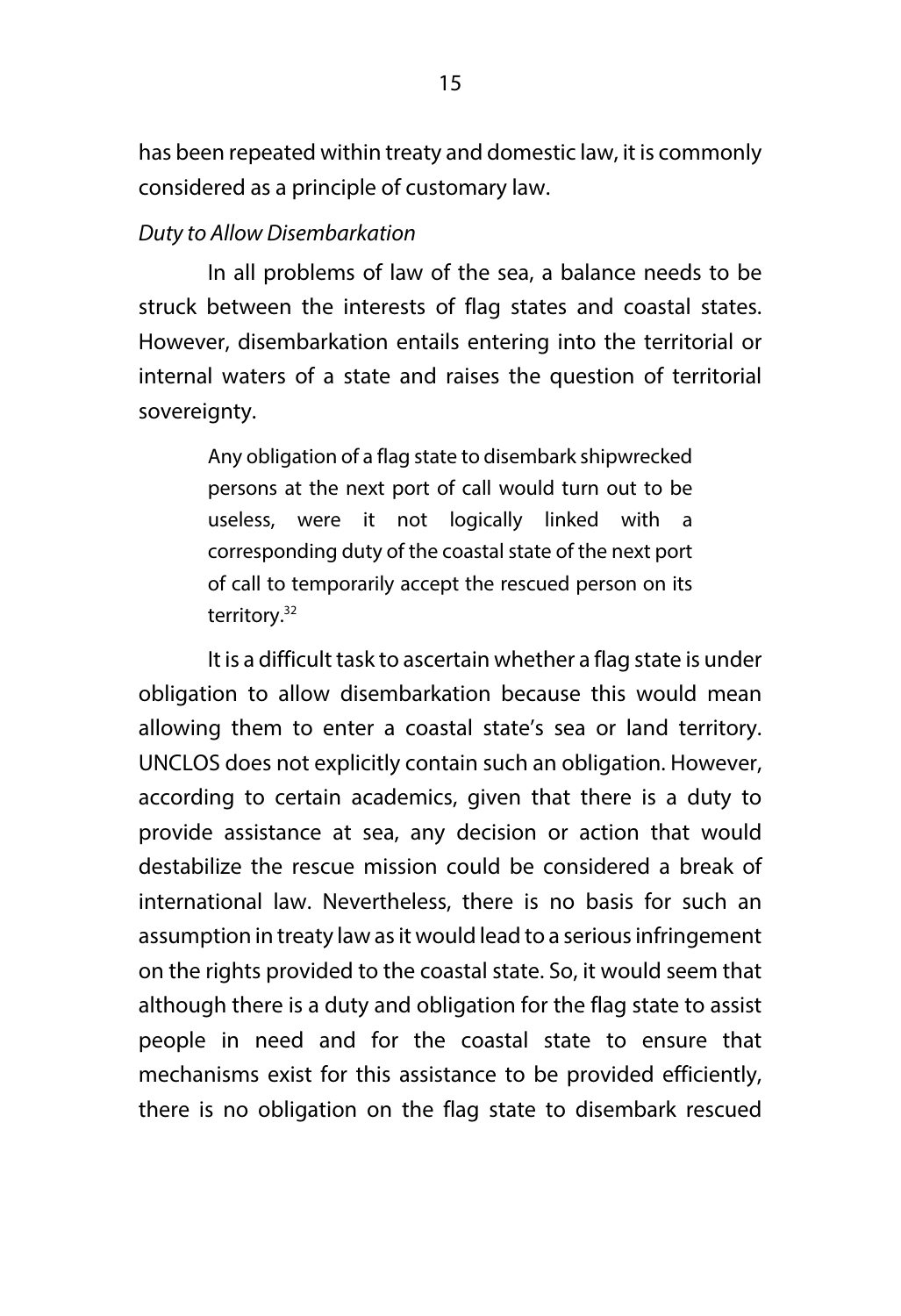persons or on the coastal state to accept any disembarked persons on its maritime or land territory.

# **Conclusion**

The principle of non-refoulement generally seems to be applicable without any formal recognition of refugee status or any other form of official protection.<sup>33</sup> This principle is applicable to state actions, regardless if they are undertaken at the border on land or at the maritime zones. The main characteristic of this principle is that the acts of a state that may cause harm to an individual by sending him or her back to a situation where he or she is at risk should be avoided.<sup>34</sup> The duty or responsibility to not send refugees/migrants back to a place where they might face persecution or be tortured is not simply a territorial matter. It cannot be simplified to land borders, instead it can be applied to any situation where the state has jurisdiction.

The determination of jurisdiction is the most important factor that needs to be considered when talking about nonrefoulement. Internal waters and, consequently, ports are under the full jurisdiction and sovereignty of the coastal state. Entry into a port without permission cannot even be allowed in consideration of the right of innocent passage. The only exception to this rule provided in UNCLOS is for vessels that are in distress. The protection of human life and providing assistance in moments of distress are the occasions on which entry must be accorded. The principle of non-refoulement applies on the various maritime zones. Nothing in UNCLOS stipulates, however, that the coastal state must accept the seized people. The coastal state only has an obligation to not force these people to return to their home countries.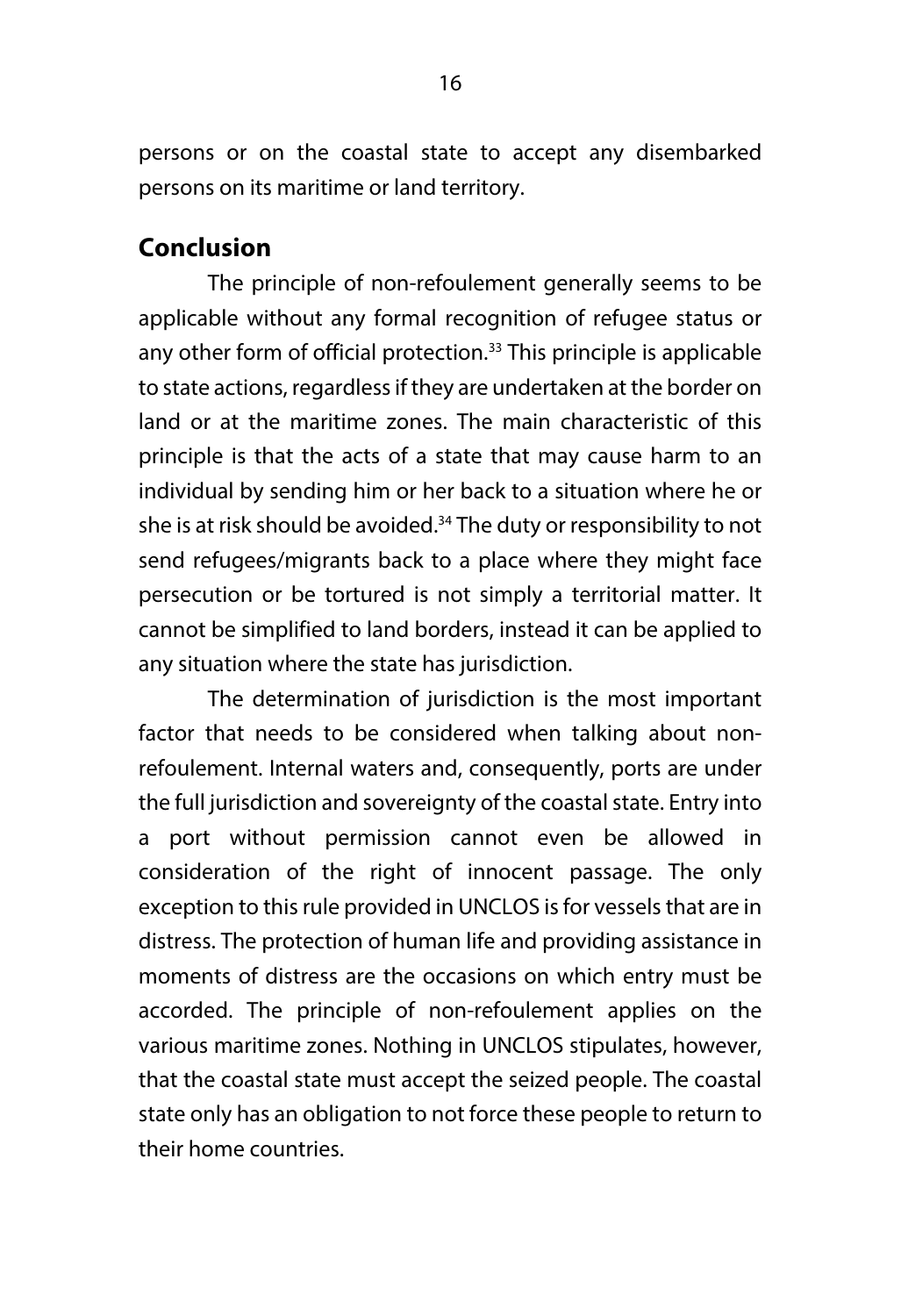UNCLOS does not provide states with a legal obligation to accept refugees and migrants into their territories and, in this regard, it seems to have failed to provide a solution to such a pertinent problem. It has been mentioned earlier that the principle of non-refoulement applies in the case of maritime borders and as a consequence, refugees or migrants that are rescued at sea, generally have a temporary right to disembark so that their status might be resolved. Although, it cannot be denied that this situation is unsustainable in the long-run and as certain coastal states feel the brunt of refugee influxes, a system of burden sharing and permanent explicit agreements need to be put into place.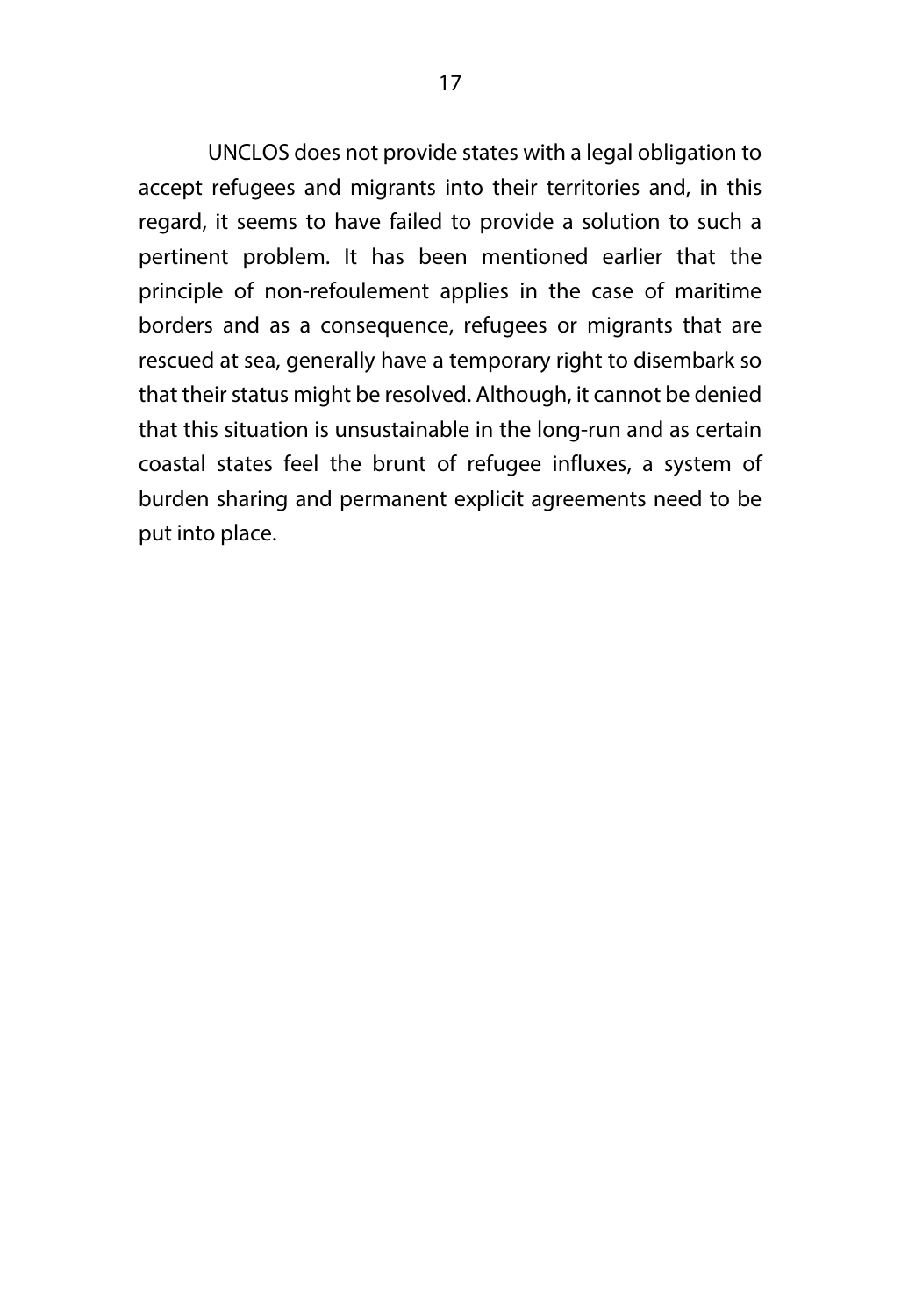## **Notes and References**

- <sup>1</sup> UN General Assembly, *Convention Relating to the Status of Refugees*, 28 July 1951, United Nations, Treaty Series, vol. 189, p. 137.
- $2^{\circ}$  Roberts, Hayley. "Turning back migrant boats: what does the international law of the sea say?" *The Conversation.* 10 September 2021. https://theconversation.com/turning-backmigrant-boats-what-does-the-international-law-of-the-seasay-

167679#:~:text=When%20officials%20turn%20back%20boat s,that%20may%20have%20been%20committed. (accessed March 2022).

- <sup>3</sup> UN General Assembly, *Convention on the Law of the Sea*, 10 December 1982.
- <sup>4</sup> Barnes, Richard Allen. *Refugee Law at Sea*. International and Comparative Law Quarterly, 53(01), pp 47-77.
- <sup>5</sup> Shaw, Malcolm N. *International Law.* Cambridge University Press, 2003.
- <sup>6</sup> Malanczuk, Peter; Akehurst, Michael. *Akehurst's modern introduction to international law*. Routledge, 2002.
- <sup>7</sup> Lowe, A.V. *The Right of Entry into Maritime Ports in International Law*. San Diego Law Review, 1977.
- <sup>8</sup> Ibid.
- <sup>9</sup> Mathew P. *The Role of State Protection in Refugee Analysis: Discussion Paper No. 2,* The American Journal of International Law, 2003*,* pp 444-460.
- <sup>10</sup> UN General Assembly, *Convention on the Law of the Sea*, 10 December 1982
- <sup>11</sup> Lauterpacht, E.; Bethlehem, D. *The Scope and Content of the Principle of Non-Refoulement*. Cambridge University Press, 2003.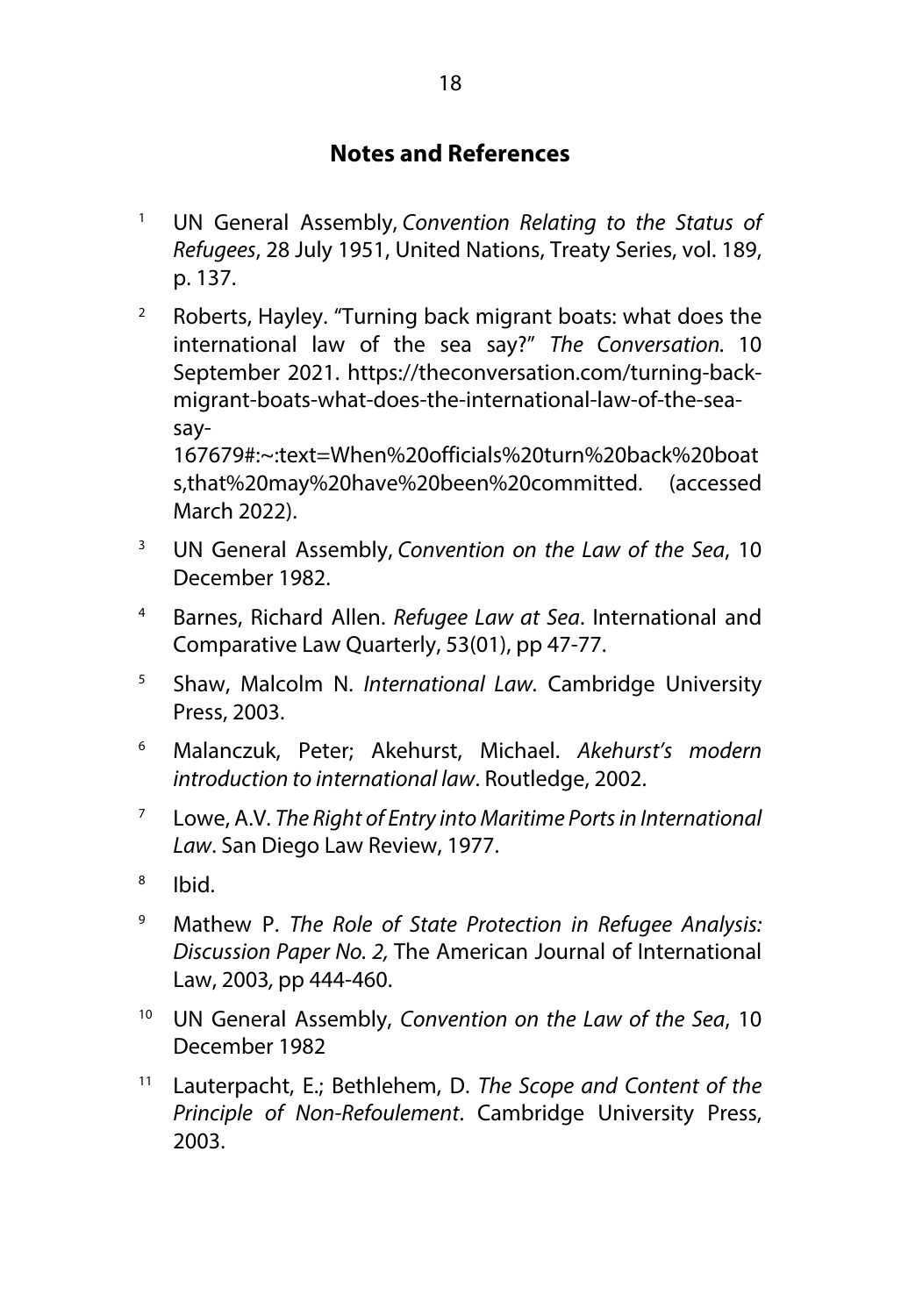- <sup>12</sup> Trevisanut, S. *The Principle of Non-Refoulement and the Deterritorialization of Border Control at Sea*. Leiden Journal of International Law 27(3), 2014, pp 661-675.
- <sup>13</sup> Pallis, M. *Obligation of States towards Asylum Seekers at Sea: Interactions and Conflicts between Legal Regimes*. International Journal of Refugee Law 14(2), 2002, pp 329-364.
- <sup>14</sup> UN General Assembly, *Convention Relating to the Status of Refugees*, 28 July 1951, United Nations, Treaty Series, vol. 189.
- <sup>15</sup> Chircop, A. and Linden, O. *Places of Refuge for Ships*. Martinus Nijhoff Publishers, 2006.
- <sup>16</sup> Coppens, J and Somers, E. *Towards New Rules on Disembarkation of Persons Rescued at Sea.* The International Journal of Marine and Coastal Law, 2010, pp 377-403.
- <sup>17</sup> Fonteyne, J. *All Adrift in a Sea of Illegitimacy: An International Law Perspective on the Tampa Affair*. Public Law Review, 12, pp 249-253.
- $18$  Ibid.
- <sup>19</sup> UN General Assembly, *Convention on the Law of the Sea*, 10 December 1982
- <sup>20</sup> Mathew, P. *Australian Refugee Protection in the Wake of the Tampa*. The American Journal of Intenational Law, 96(3), 2002, p. 661.
- <sup>21</sup> Lowe, A. *The Development of the Concept of the Contiguous Zone*. British Yearbook of International Law, 1982, pp 109-169.
- <sup>22</sup> UN General Assembly, *Universal Declaration of Human Rights*, 10 December 1948, 217 A (III).
- <sup>23</sup> Dennis, W. *The Sinking of the I'm Alone*. The American Journal of International Law, 23(2), 1929, pp 351-362.
- <sup>24</sup> Hyde, C. *The Adjustment of the I'm Alone Case*, The American Journal of International Law, 29(2), 1935, p 296.